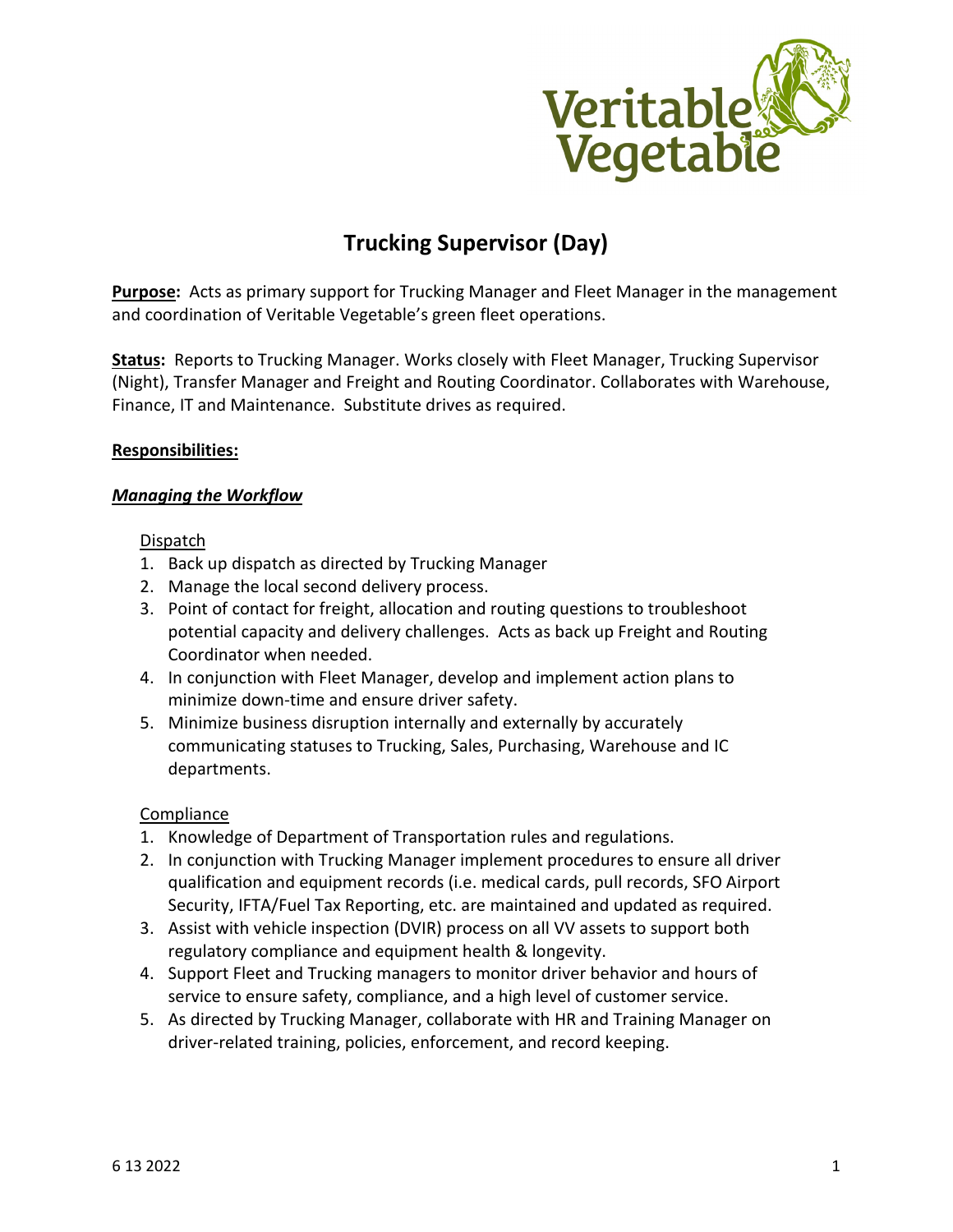Insurance

1. In conjunction with Trucking and Fleet Managers assist with all insurancerelated activities.

# IT

- 1. Proficient in all departmental electronic devices (i.e. telematics, in-cab tablets, telephones, computer software programs) in order to provide support to department staff members as needed.
- 2. Support implementation of new computer hardware and software programs.
- 3. Identify opportunities to improve efficiency and effectiveness of trucking operations through software modifications and actively participate in design, testing and implementation.

## Fleet

- 1. Ensure equipment availability does not impact scheduled truck runs by working closely with Fleet Manager to coordinate vehicle maintenance, equipment/truck repairs, in/out of service requirements, troubleshooting on-the-road breakdowns.
- 2. Performs routine truck software updates as directed by Fleet Manager

## Departmental Support

- 1. Assist with driver training
- 2. As needed provide transfer driving support
- 3. As needed substitute drive to ensure Trucking department operations occur with minimal interruption.

# *Safety*

- 1. Support implementation of safety procedures to ensure compliance with FSMA, GAP/GHP, CA DOT, FMCSA and OSHA standards
- 2. Assist with scheduling and other support to ensure all Trucking staff is trained and complies with safe use of equipment as well as food safety and general safety best practices.
- 3. Report accidents promptly involving drivers and trucks in accordance with established procedures.

# *Professional Development*

1. Keep abreast of professional and technical knowledge such as shipping/routing systems, industry regulations, and equipment technologies by participating in educational opportunities; reading professional publications; participating in professional organizations and attending conferences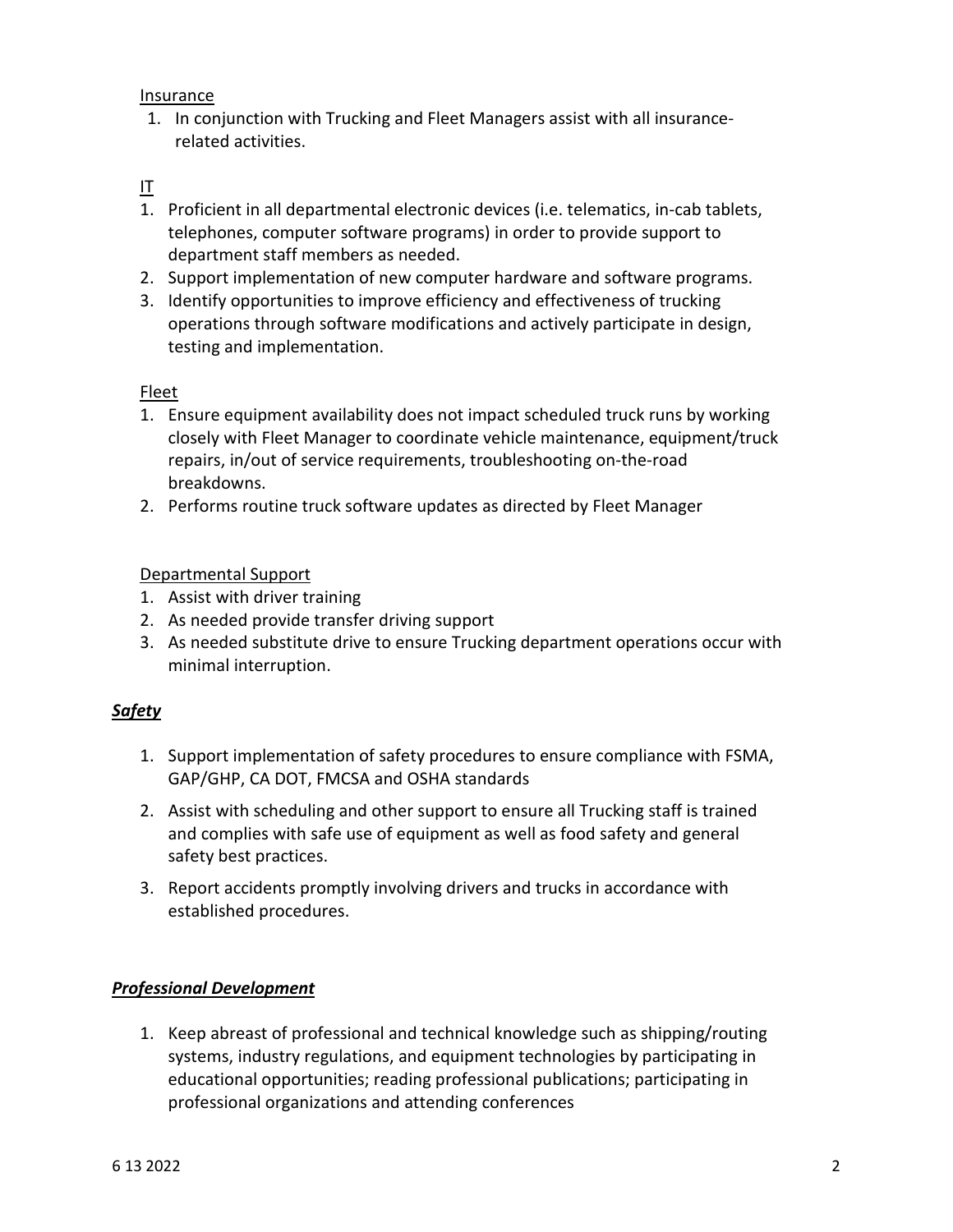## **Essential Requirements**:

- 1. Determining tasks, priorities, and goals
- 2. Being exact or highly accurate
- 3. Meeting strict deadlines while remaining calm and focused
- 4. Able to work both independently or with a group or team from different departments
- 5. Taking responsibility for work outcomes and results
- 6. Being responsible for the health and safety of others and safe handling of product
- 7. Work effectively in a changing environment, communicating the status of work to others to ensure operations occur with minimal interruption.
- 8. Being flexible about work hours and schedule
- 9. Knowledge of produce quality and handling/temperature requirements
- 10. Knowledge of truck loading principles including weight distribution
- 11. Understand and act in accordance with Veritable Vegetable's mission statement and values in the workplace

## **Abilities and Skills**:

- 1. Communicate effectively over the telephone
- 2. Clear and concise written communications
- 3. Use logic, reasoning, research and creativity to identify and solve problems
- 4. Exercise good judgment and decision making
- 5. Manage one's own time
- 6. Manage conflicts to positive resolution
- 7. Customer Service skills ability to establish and maintain relationships with internal and external customers, use questioning skills to investigate and resolve complaints

## **Qualifications**:

- 1. 2+ years working in fresh produce transportation/logistics
- 2. At least 1 year experience with organic produce
- 3. Must have a Class A driver's license and 2+ years driving experience and be insurable driver
- 4. Experience supervising and managing staff
- 5. Proficient using Enterprise software and databases, Fleet maintenance programs, and Microsoft Office Suite programs
- 6. Expert backing skills
- 7. Maintain a clean driving record
- 8. Knowledge of relevant Federal (DOT) and California transportation laws, rules, and regulations
- 9. Strong understanding of driver safety protocols
- 10. Knowledge of DOT federal, state and local laws, rules and regulations
- 11. Experience with and knowledge of material handling equipment
- 12. Knowledge of best safety practices for material handling
- 13. Skilled in use of all power and manual equipment
- 14. Ability to lift up to 55 lbs. without assistance
- 15. Bi-lingual, Spanish/English, strongly preferred
- 16. Must be fully vaccinated against COVID-19